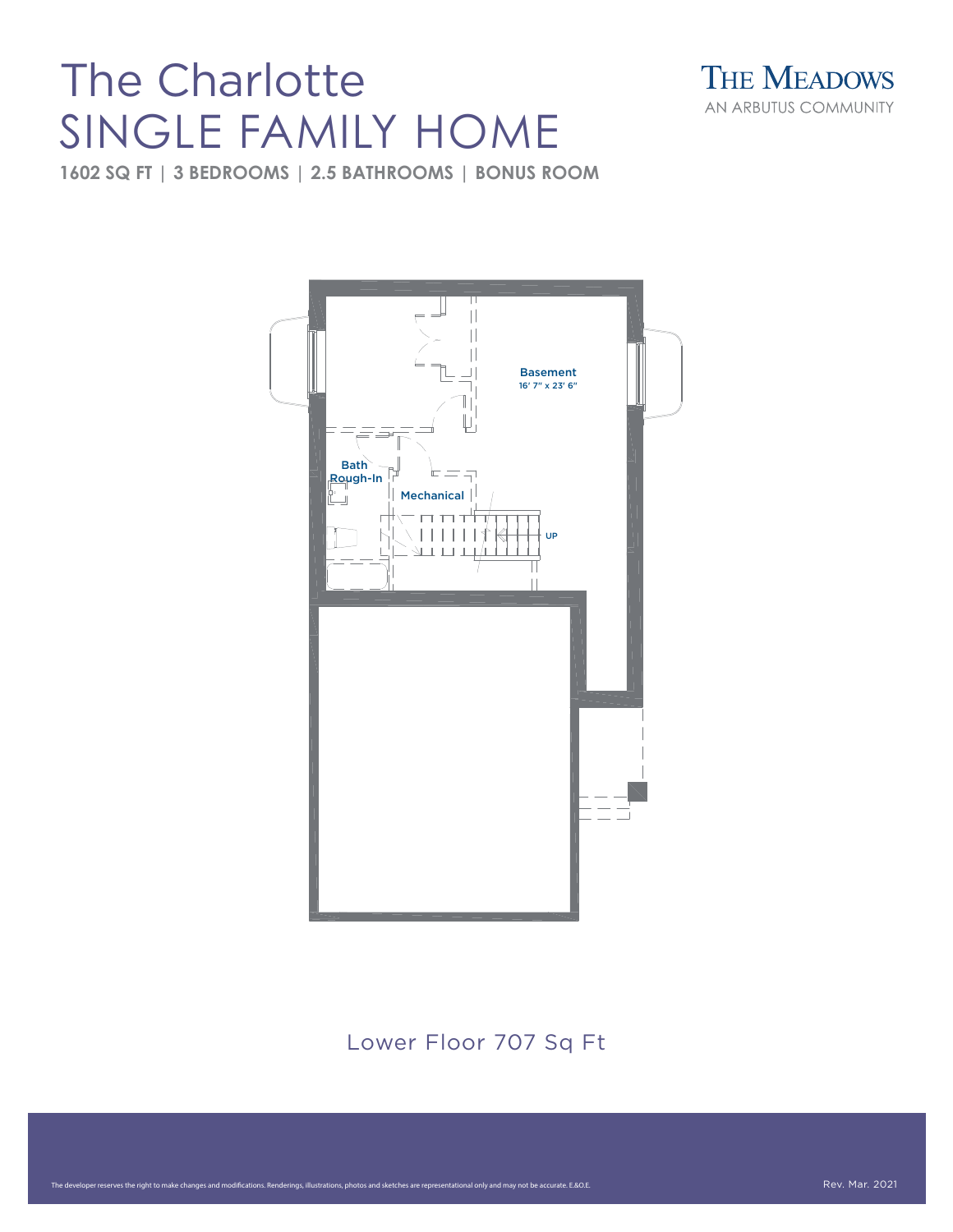## SINGLE FAMILY HOME



**1602 SQ FT | 3 BEDROOMS | 2.5 BATHROOMS | BONUS ROOM**



Main Floor 722 Sq Ft